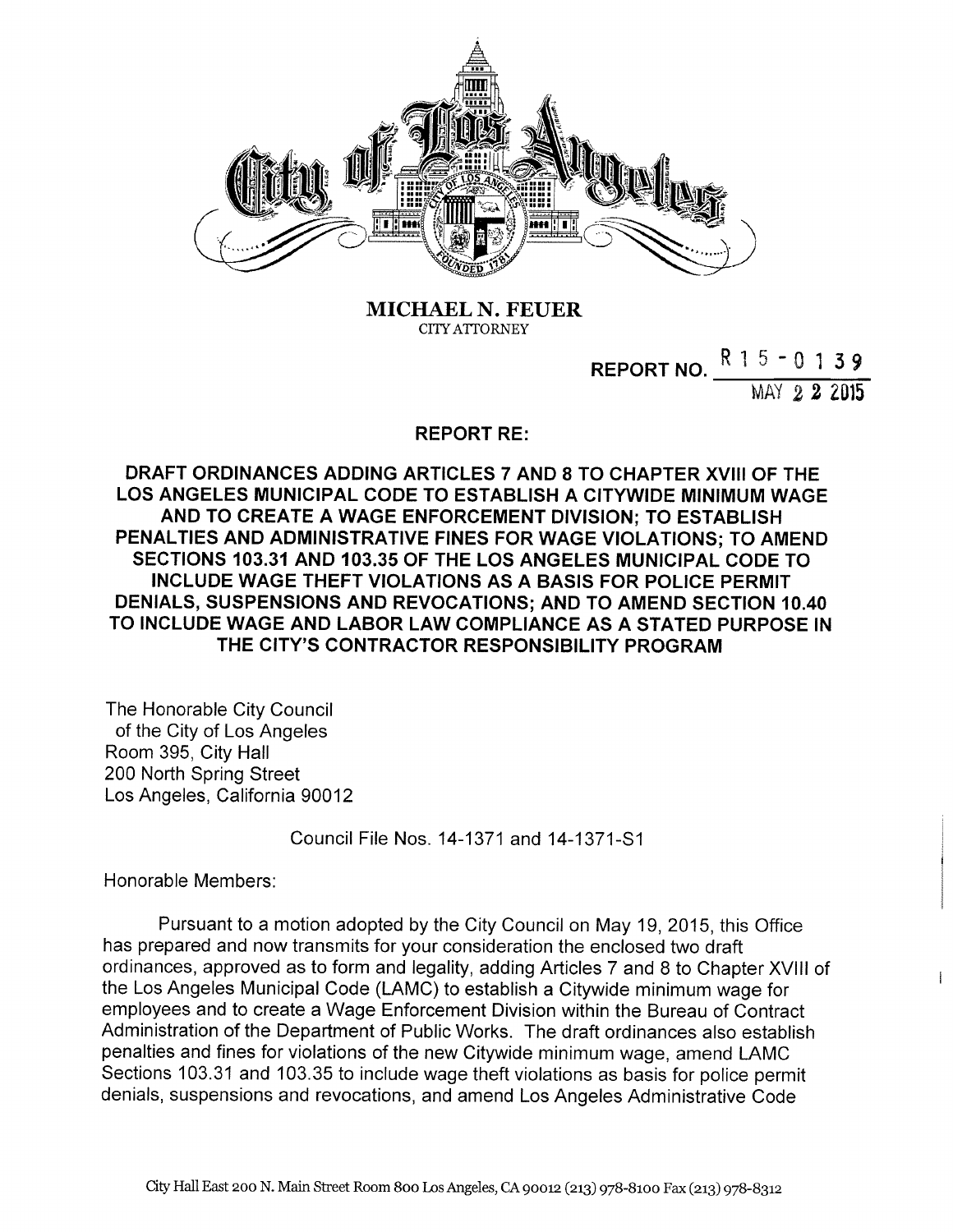The Honorable City Council of the City of Los Angeles Page 2

(LAAC) Section 10.40 to include information on compliance with wage and labor laws in the City's Contractor Responsibility Program.

## Draft Ordinance Establishing a Minimum Wage for Employees

As requested by the City Council, the draft ordinance requires employers to pay employees working within the City a minimum wage of \$10.50 starting on July 1, 2016, increasing each year until July 1, 2020, when the minimum wage will be \$15.00. The draft ordinance delays the start of the obligation by one year for employers with 25 or fewer employees. Non-profit employers with more than 25 employees and who meet certain criteria may apply for the one-year delay in the start of the wage obligation. Afso, "Learners," as defined in California Labor Code Section 1192, between 14 and 17 years of age will be paid no less than 85% of the minimum wage during their first 160 hours of employment.

The Designated Administrative Agency (DAA) will be the Bureau of Contract Administration (BCA), which, starting in 2022, will announce each January the wage rate adjusted by the applicable Consumer Price Index to be effective the first of each July. The draft ordinance prohibits retaliatory action by employers. Every three years after July 2016, the Chief Legislative Analyst and City Administrative Officer will commission a study to review the City's economy and the impacts of the minimum wage law.

In its action this past Tuesday, the City Council did not include direction on how to define employee. We drafted the ordinance to define employee as a person who works within the City's limits at least two hours per week. This is the same definition used by every California city with a minimum wage law (San Francisco, San Jose, Berkeley, Richmond, Sunnyvale, Oakland and Mountain View). San Diego has a proposed minimum wage law also using this definition. Because the definition is a policy decision, the City Council may determine whether to adopt this widely used definition of employee or a different definition.

## Draft Ordinance Creating the Wage Enforcement Division

As also requested by the City Council, we drafted the wage enforcement division ordinance by modeling it on the similar program in San Francisco. The draft ordinance creates the new Wage Enforcement Division (WED) within BCA to administer and enforce the new minimum wage law. WED will investigate wage complaints, enforce violations of wage theft, collect penalties and administrative fines as authorized by the ordinance and issue orders to employers to reinstate employees and pay back wages. The City's draft ordinance grants WED the authority to promulgate rules and regulations consistent with the Code provisions as deemed necessary to administer and enforce the minimum wage law. The draft ordinance also grants authority to the Police Commission to deny, suspend or revoke police permits when an employer has committed wage theft.

 $\mathfrak{f}$